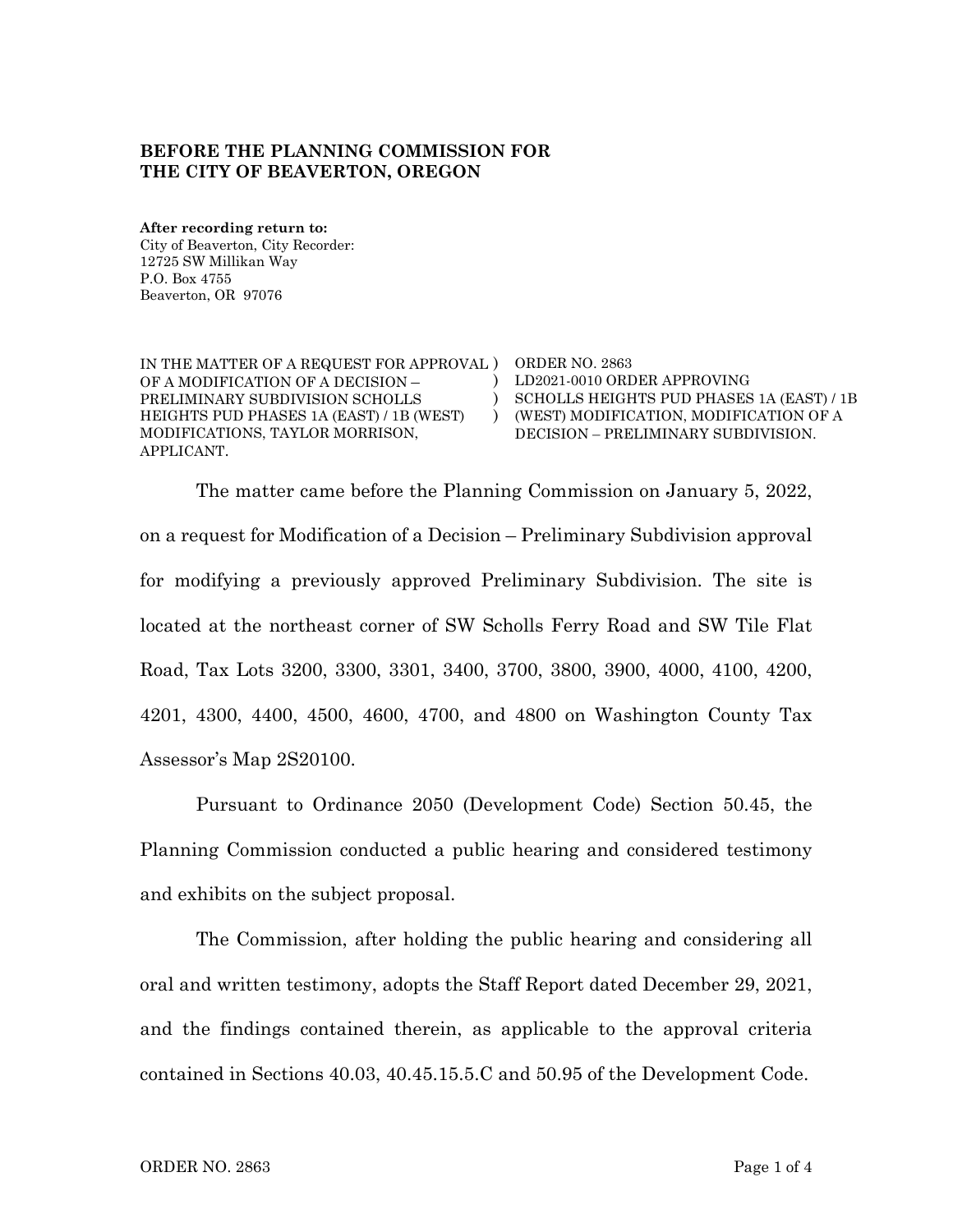Therefore, **IT IS HEREBY ORDERED** that **LD2021-0010** is

**APPROVED**, based on the testimony, reports and exhibits, and evidence presented during the public hearing on the matter and based on the facts, findings, and conclusions found in the Staff Report dated December 29, 2021, subject to the condition of approval as follows:

## **A. General Conditions:**

1. All conditions in LD2017-0002, LD2019-0032, and LD2021-0004 remain in full effect. (Planning / JF)

## **B. Prior to Issuance of Site Development Permits, the applicant shall:**

- 2. Ensure the associated land use application CU2021-00012 has been approved and is consistent with the submitted plans. (Planning / JF)
- 3. Provide plans showing the portion of SW Barrows Road located within the West (1B) phase boundary to be constructed (from SW Tile Flat Road through the intersection with SW Buckthorn Drive), including the intersection with SW Tile Flat Road and improvements to SW Tile Flat Road north of the outparcels, with the first sub-phase of the West (1B) Phase to be developed. (Planning / JF)
- 4. Provide plans showing the connection of Street K to SW Tile Flat Road and extending through SW Buckthorn Drive with either phase West (1B-1) or East (1A-2), whichever is developed first. (Planning / JF)
- 5. Submit the required revised plans, stormwater memos, and other items needed for a complete site development plan revision per the applicable review checklist. (Site Development Div. / SAS)
- 6. Submit utility phasing plans showing that each proposed phase has storm sewer, sanitary sewer, potable water, and non-potable water service that is independent from other phases. Water pressure zones and service feasibility will need to be shown for each proposed phase of development. (Site Development Div. / SAS)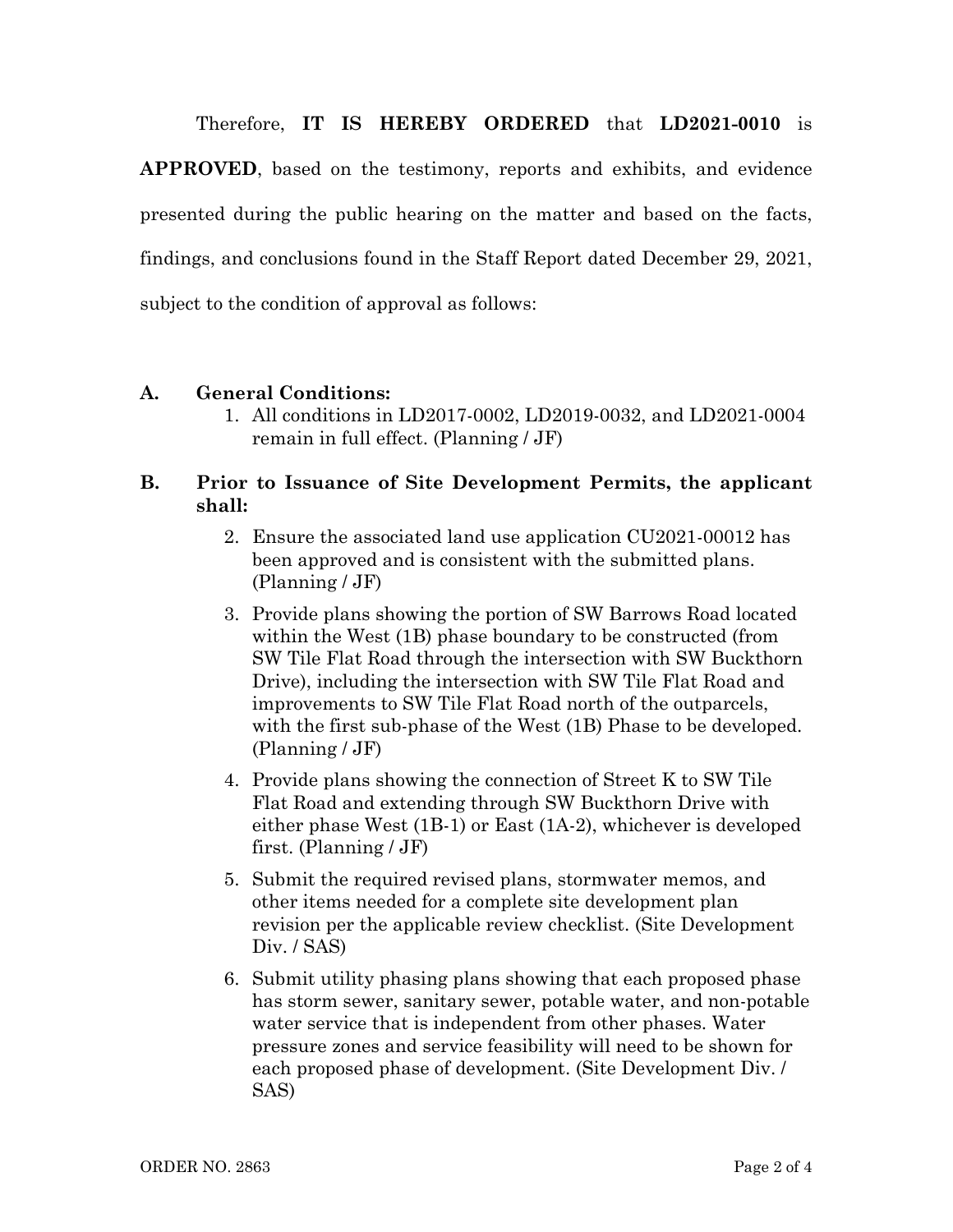- 7. Submit a storm water memo showing that the proposed storm water management facilities still meet City and CWS requirements after phasing and lot modifications. The storm water management requirements for each phase shall be met independently of other phases. (Site Development Div. / SAS)
- 8. Submit to the City a revised Stormwater Management Worksheet for the proposed project's net new impervious area proposed for any common areas and private streets prepared by the applicant's engineer, architect, or surveyor. The certification shall consist of an analysis and calculations determining the square footage of all impervious surfaces as a total for the common areas and private streets. . In addition, specific types of impervious area totals, in square feet, shall be given for parking areas and driveways, sidewalk and pedestrian areas, and any gravel surfaces. Calculations shall also indicate the square footage of pre-existing impervious surface, the new impervious surface area created, and total final impervious surface area on the entire site and individual lots/tracts. (Site Development Div. / SAS)
- 9. Submit permit approval from Tualatin Valley Fire and Rescue showing that they have reviewed and approve of the modified phasing. TVF&R emergency access requirements must be met with each phase of development. (Site Development Div. / SAS)
- 10.Phase 1A modification will affect issued site development SD2018-0019 and 1200C permit. A new submittal for Phase 1A-2 and plan revisions for Phase 1A-1 will be required. Any associated application and permit issuance fees will be transferred to the new permit applications. Any new fees assessed will be per adopted fee schedule at time of application, including the technology fee. Re-submittal/modifications of the site plans and ESC plans will need to be sent to Clean Water Services for amendments to the stormwater connection and 1200C permit. (Site Development Div. / SAS)
- 11.Phase 1B modification will affect pending site development application SD2019-0002 and issued 1200C permit. A new submittal for Phase 1B-2 and plan revisions for Phase 1B-1 will be required. Any associated application fees will be transferred to the new permit applications. Any new fees assessed will be per adopted fee schedule at time of application, including the technology fee. Re-submittal of the site plans and ESC plans will need to be sent to Clean Water Services for amendments to the stormwater connection and 1200C permit. (Site Development Div. / SAS)